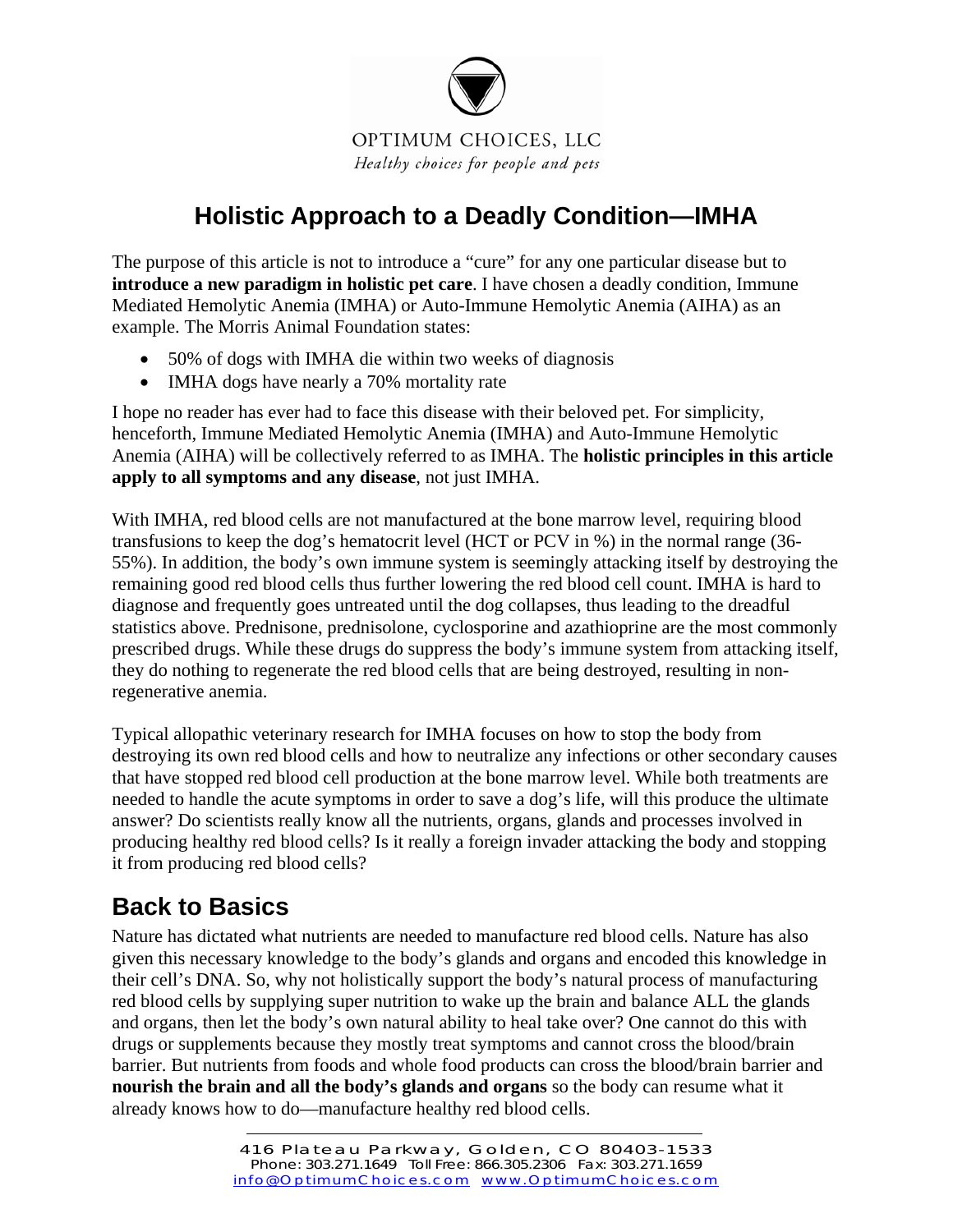The following are based on my scientific research,  $11+$  years of experience helping clients with IMHA and observations based on 60+ years of holistic living. This is not meant to replace or substitute for proper veterinary care.

# 0B**Bio-Algae Concentrates (BAC)**

During the 1970's in the former U.S.S.R., the chicken, cow, pig and mink populations (all cash crops) were beset with a cancer epidemic. In 1973, Dr. Michael Kiriac was tasked by the Moldova Academy of Sciences to research a nutritional way to prevent cancer in animals. Current research at that time pointed to the promise of algae, as a nutritional tool in preventing cancer. Out of the 25,000+ species of algae on Earth, he chose more than 1,000 different species to research. Bio-algae concentrates (BAC) is the generic name given to the research algae mixture that Dr. Michael Kiriac used on mice, rats, chicken, rabbits, mink, pigs, cows and other livestock. After 20 years of research he discovered the following BAC benefits:

- 1. 50% of diseased chickens (including Marek disease, a type of cancer) were put back into production
- 2. Ability to raise disease-free (including cancer) chickens without the use of antibiotics and hormones
- 3. 20% overall productivity increase in chickens
- 4. 21% increased weight of chickens
- 5. Increased strength of eggshell and larger eggs
- 6. Better tasting eggs and meat
- 7. Prevention of cancer in rabbits
- 8. Shinier and longer fur in rabbits
- 9. Increased survival rate of newborns
- 10. Increased fertility—larger litters
- 11. Calmer moods
- 12. Prevention of viral and bacterial infections—overall healthier animals
- 13. Dangerously low white blood cell counts (due to leukemia) was increased
- 14. **Regeneration of bone marrow, blood**, spinal fluids and liver cells

You can order a copy of Dr. Kiriac's book, *Awakening the Genius Within*, documenting this research on over 20 animal species, at (www.OptimumChoices.com/BioPreparation-Algae-Spirulina.htm). It is this ability of BAC to nutritionally support the body in **regenerating bone marrow and blood cells** that is most relevant to IMHA. Dr. Kiriac found research by Chinese scientists documenting that phycocyanin stimulates hematopoesis (creation of blood), emulating the hormone erythropoetin (EPO). EPO is produced by healthy kidneys and regulates bone marrow stem cell production of red blood cells. They claim phycocyanin regulated white blood cell production, even when bone marrow stem cells are damaged by toxic chemicals or radiation $1$ 

Chlorophyll is sometimes called "green blood" because of its similarity to the hemoglobin molecule found in human blood cells. In fact, both are constructed of almost identical molecular structure called pyrrole rings, and both substances are chemically known as "porphyrin pigments" by scientists. The difference is that chlorophyll contains a magnesium ion at its core, while hemoglobin contains an iron molecule. Magnesium imparts a green color to the chlorophyll molecule and is involved in synthesis of other materials, while iron gives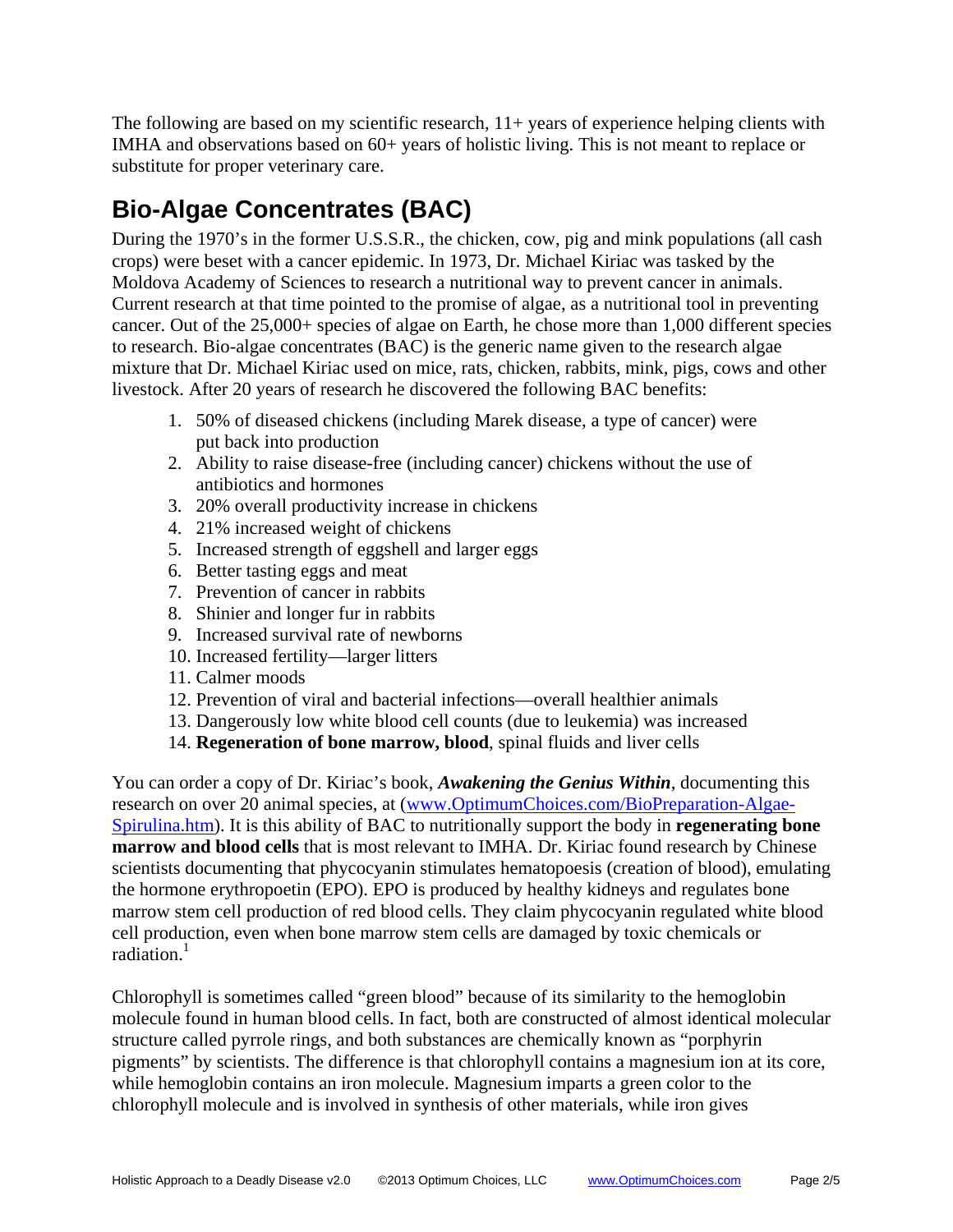hemoglobin a red coloration and changes the function of the porphyrin molecule to respiration and breakdown of materials. There are many reasons why cereal grass and other dark green plants can be considered "blood-building" foods. The vitamins and minerals in cereal grass are essential to the synthesis and function of the components of healthy blood. It does appear, however, that small amounts of the digestive products of chlorophyll may stimulate the synthesis of either heme or globin or both in animals and humans.<sup>2</sup>

#### **IMHA Experiences**

Since 2003, we have dealt with over 1000 clients with IMHA/AIHA. Our clients have used a whole food, bio-algae concentrate containing the same four microalgae in Dr. Kiriac's final bioalgae concentrate (BAC) formula. One dog that was pregnant fell over and got very weak for 3 days. The owner took her dog to the vet and she was diagnosed with anemia. Her blood count (HCT) was only 13 (36-55 is normal) and she lost her puppies. They gave her a blood transfusion and took her back a week later for a hysterectomy, after the vet diagnosed a bad infection. Ten days after the operation, she fell over again, her blood count (HCT) was down to 8 and they gave the dog another transfusion. They did a bone marrow biopsy and found no red blood cells were being made. After 4 days, and \$7500 later, the vet diagnosed Immune Mediated Hemolytic Anemia (IMHA)—Red Blood Cell Aplasia. The vet said the blood count was up to 14 but the dog could not go home and would probably die there. At that point the dog was on 7 different immune suppressants. The dog was bloated and had no strength or energy. She could not even go down the stairs by herself. The dog was slowly weaned off all drugs but the Prednisone. She started to act a little better but they still could not get her blood count above 17. Her liver was enlarged and her body was full of fluids.

Fortunately, the owner started using a bio-algae concentrate along with a natural diet of chicken or beef, rice and carrots mixed with seaweed, garlic, acidophilus, and flax seed oil. The dog slowly recovered, was full of energy, running up and down the Colorado mountains, eating well and her gums turned pinker than ever. The dog lived 8+ years past her IMHA diagnosis and died of a failing liver.

Another dog with IMHA needed CPR because he collapsed and his heart stopped. They were able to revive him and gave him his tenth blood transfusion for IMHA. His lowest HCT was 8. They gave him a bio-algae concentrate and he responded wonderfully. He began drinking water almost immediately. His HCT level remained stable at 32, when in the past it had been no higher than 16, even with blood transfusions. He was discharged from the hospital after 10 days. The dog's HCT returned into the normal range at 45. He is still on the immune suppressants and steroids but they are working on weaning him off these medications. Our survival statistics so far average around 50%:

| Year | <b>Cases</b> | <b>Survival Rate</b> |
|------|--------------|----------------------|
| 2008 | 45           | 53%                  |
| 2009 | 57           | 67%                  |
| 2010 | 33           | 45%                  |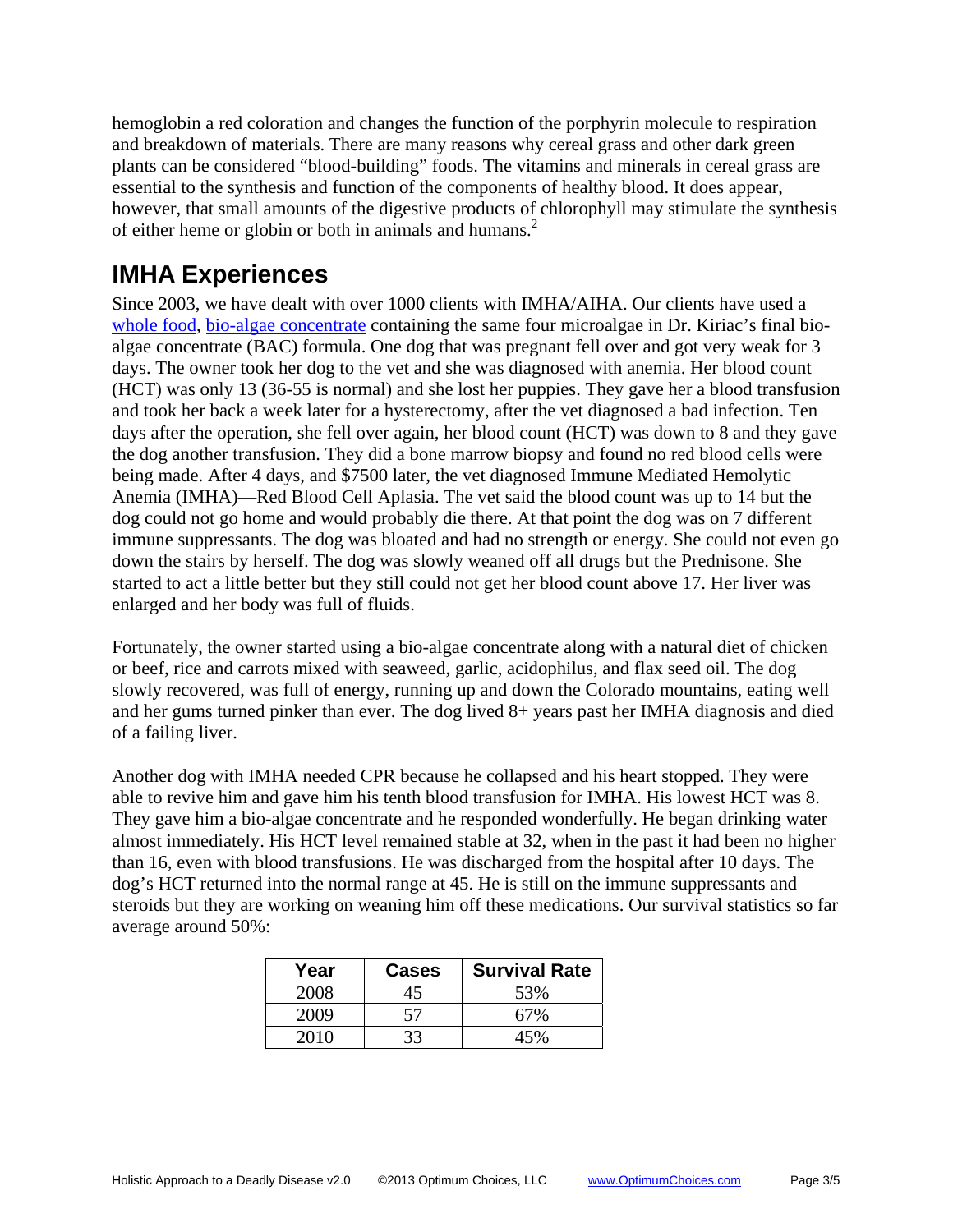### **IMHA Solution?**

We have helped 1000+ IMHA clients in the last 14 years. I suspect a number of the remaining clients are still alive but unfortunately, most people treat whole food products just like supplements in that they only give them as long as their pet has symptoms. When the pet totally recovers, they discontinue the product and never get back with us. To respect the privacy and sensitivity of the subject (some dogs die), we have not followed up.

How did a nutritional whole food product accomplish all this?—it did not. Bio-algae concentrates contain four microalgae that synergistically supplies super nutrients to the body at the cellular level (microalgae are one-celled organisms) rather than trying to "fix" the red blood cells, bone marrow and immune system with a specific drug or a supplement. Bio-algae supplied the body with over 5,000 individual nutrients, including Vitamin A, B-complex, C, D, E and K, essential fatty acids of Omega 3, Omega 6, Omega 9, Gamma Linoleic Acid (GLA content is similar to early mother's milk), Alpha-Linolenic Acids (ALAs), Dihomogamma-Linolenic Acid (DGLA), Docosahexaenoic acid (DHA) and more fatty acids, over 4,000 enzymes, 10 essential amino acids plus 10 non-essential ones, all known trace minerals and elements, phytonutrients (including chlorophyll) and thousands of other nutrients so the body could resume producing red blood cells normally. Bio-algae concentrates are not a solution for IMHA but a holistic way to activate the body's own natural ability to heal**.**

### **New Paradigm in Holistic Pet Care**

Bio-algae concentrates contain superfood nutrients (specifically abundant antioxidants in the form of mixed carotenoids from its microalgae) that can awaken the master gland in the brain, which controls all the other glands and organs of the body and, of course, red blood cell production. When the pituitary (master gland), pineal and hypothalamus in the brain are synergistically working together (also known as the hypothalamic-pituitary-adrenal [HPA] axis), the body is "wholistically" balanced and can return to wellness. Since no one knows exactly why IMHA occurs, nutritionally supporting and balancing the whole body**,** with a whole food product**,** is the most **"**wholistic" approach to regenerate red blood cells. Bio-algae concentrates do not treat the symptoms or IMHA disease but **activate the animal's own natural ability to heal**.

We have used this same holistic paradigm of feeding super nutrition to the body (from a whole food product not supplements), waking up and balancing the glands in the brain, to nutritionally help pets with Symmetrical Lupoid Onychodystrophy SLO (another auto-immune disease), seizures, cancer, chronic renal failure (CRF), allergies, inflammatory bowel disease (IBD), diabetes, lipomas (fatty tumors) and many other imbalances in the body. When the endocrine and immune systems are holistically balanced, everything works like it should and symptoms are not needed. Now that is a **new paradigm in holistic pet care!**